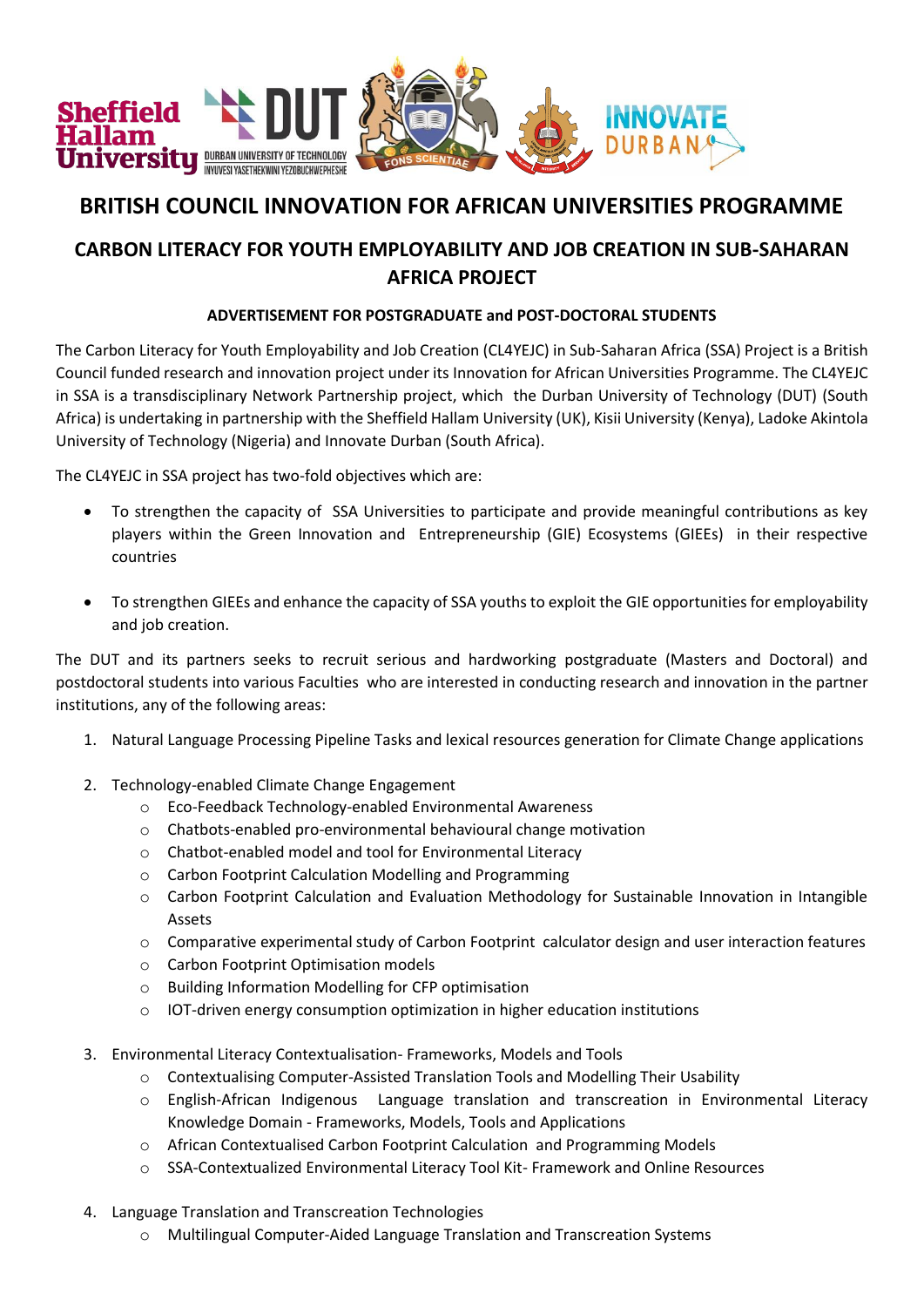- o Experimental comparative analysis of Computer-Aided Technologies in Environmental Domain Knowledge translation
- o Language Services Ecosystem and Business Modelling
- 5. Environmental Indigenous Knowledge Systems
	- o Indigenous Knowledge based Environmental Literacy
	- o A framework for Indigenising Environmental Literacy
	- o Indigenous game automation for Environmental Literacy training
	- o A framework for Indigenous Food System Knowledge Management
- 6. Gamification in Climate Change Engagement
	- o Gamification of Environmental Literacy training
	- o Gamifying Carbon Footprint
- 7. Ontology Engineering and Management
	- $\circ$  Environmental Literacy Knowledge Domain Ontology Engineering and Management
	- o Curriculum Ontology for Environmental Literacy Knowledge Domain
	- o Learning Management System Ontology for Environmental Literacy Knowledge Domain
- 8. Environmental Literacy and Tool Kit Assessment Frameworks, Models, Tools and Applications
- 9. Environmental Management Accounting (EMA) Frameworks, Models, Tools and Applications
	- o EMA Conceptual models
	- o EMA Information Systems
	- o EM Cost Accounting
- 10. Green Innovation and Entrepreneurship (GIE):
	- o Ontology of GIE Business Opportunities, Models and Ecosystem
	- o Leveraging Carbon Literacy for GIE- Frameworks, Models, Tools and Applications
	- o Multimedia platform for GIE Knowledge resources
	- o SSA-Contextualized GIE Business Modelling
- 11. Knowledge Management (KM) for Climate Change and Sustainable Development
	- o Knowledge Management for Environment and Climate Change
	- o Climate Change and Knowledge Management Architecture
	- $\circ$  Knowledge management for Kenya/Nigeria/South Africa Action Plan on Climate Change
	- o Frameworks and models for Climate Change Capacity Building and Knowledge Management
- 12. E-Learning Technology and Learning Management Systems for Environmental Literacy-Framework, Models, Tools and Applications
	- o An Effective E-Learning Framework for Carbon Literacy Knowledge Delivery in an Infrastructurally Resource-constrained Context
	- o Ontology-driven Learning Management System for Environmental Literacy
	- o Language immersion and humanoid instructor
	- o Climate Change and sustainable development Digital literacies in knowledge dissemination for youths
	- $\circ$  Digital pedagogies frameworks, models, tools and application for carbon literacy knowledge delivery to youths
	- o Learner diversity-aware Pedagogical Models for Carbon Literacy in SSA context
	- o Leveraging Social Media and Data Science for CL4YEJC in SSA
- 13. Carbon Literacy for Youth Employability and Job Creation (CL4YEJC) Digital Storytelling
- 14. Integrating CL4GIE into Higher Education Curricula Frameworks, Models, and Applications